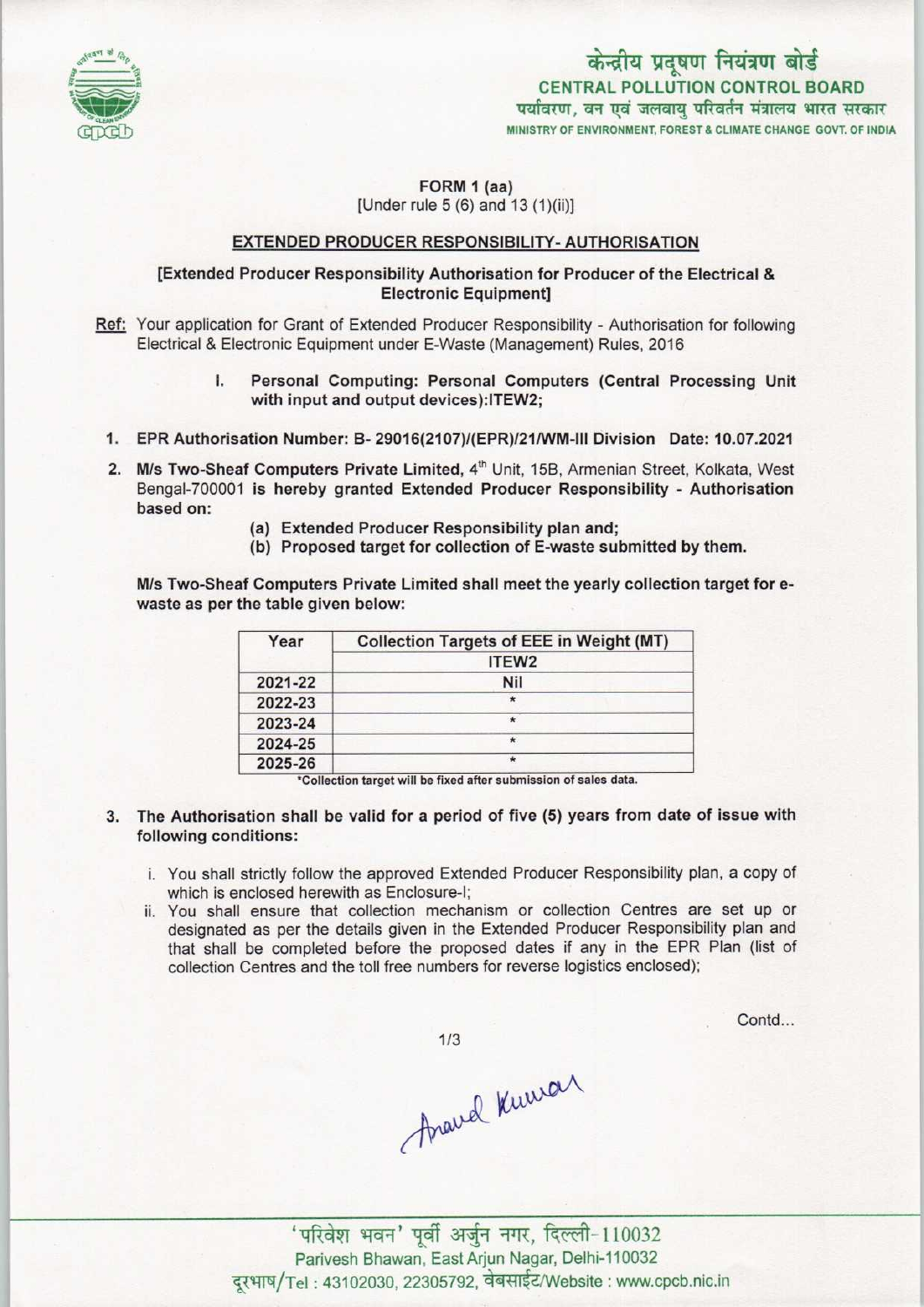

### From pre page...

- iii. You shall ensure that all the collected e-waste is channelized to your dismantler/recycler M/s E-waste Recycler India E-50, UPSIDC Industrial Area, 98 KM Stone, NH2, Kosi Kotwan, Mathura, U. P. 281403 and record shall be maintained at dismantler/recycler and at your end.
- iv. You shall maintain records, in Form-2 of these Rules, of e-waste and make such records available for scrutiny by Central Pollution Control Board;
- v. You shall file annual returns in Form-3 to the Central Pollution Control Board on or before 30th day of June following the financial year to which that returns relates.

### vi. General Terms & Conditions of the Authorisation:

- a.The authorisation shall comply with provisions of the Environment (Protection) Act, 1986 and the E-waste (Management) Rules,2016 made there under;
- b.The authorisation or its renewal shall be produced for inspection at the request of an officer authorised by the Central Pollution Control Board;
- c.Any change in the approved Extended Producer Responsibility plan should be informed to Central Pollution Control Board within 15 days on which decision shall be communicated by Central Pollution Control Board within sixty days;
- d. It is the duty of the authorised person to take prior permission of the Central Pollution Control Board to close down any collection centre/points or any other facility which are part of the EPR plan;
- e.An application for the renewal of authorisation shall be made as laid down in subrule (vi) of rule of 13(1) the E- Waste (Management) Rules, 2016;
- f.The Board reserves right to cancel/amend/revoke the authorisation at any time as per the policy of the Board or Government.

#### vii. Additional Conditions: -

- a) That the applicant will submit annual sales data along with annual returns;
- b) That the applicant has to ensure that the addresses of collection points provided by them in their EPR Plan are correct and traceable and the collection points/centres are functional;

Contd...

 $2/3$ 

Anand Kuman